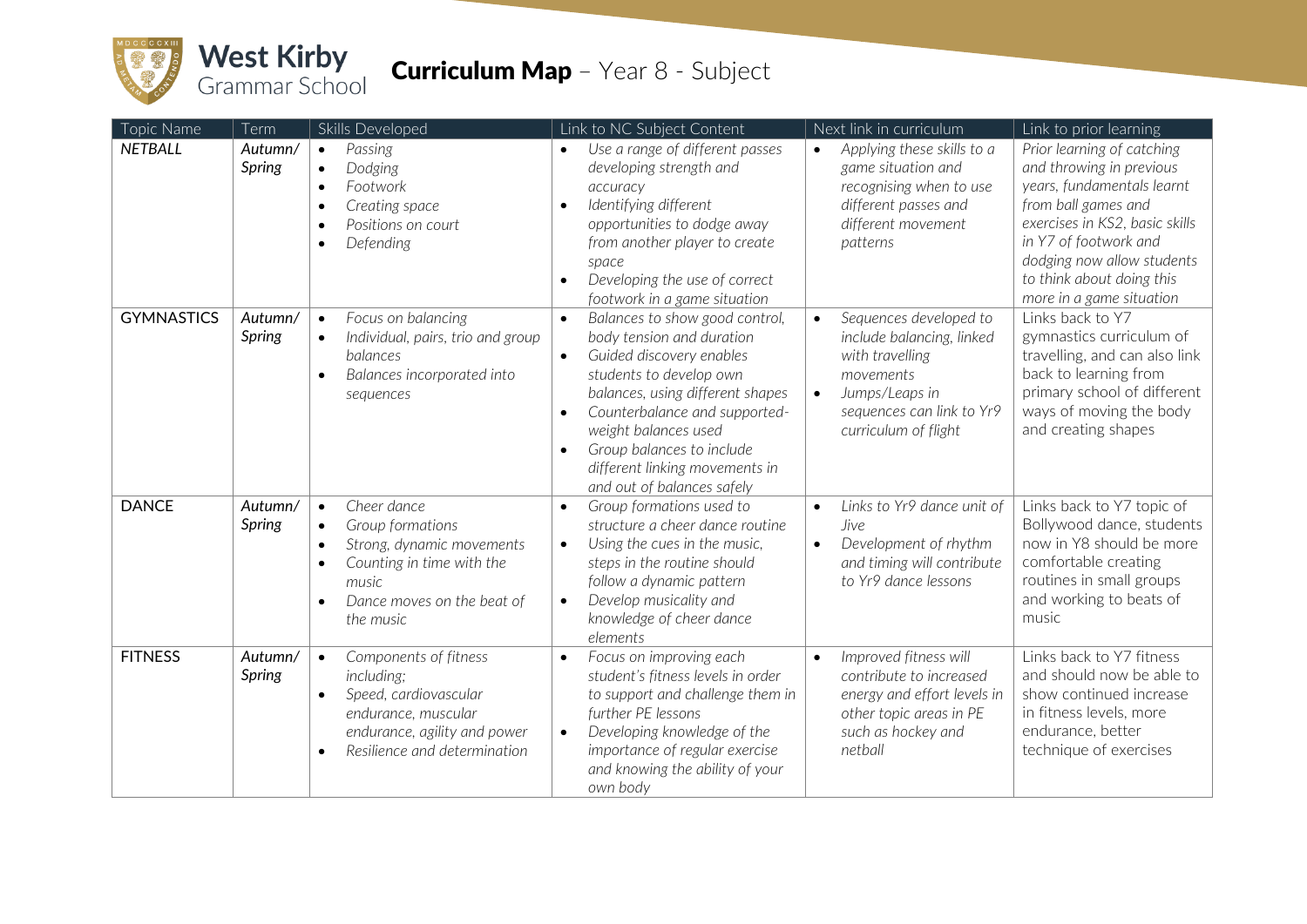

|                  |                   |                                                                                                                                                                                                 | Encourages determination and<br>$\bullet$<br>an innate effort to keep on going<br>to achieve goals                                                                                                                                                                                                                                                                            |                                                                                                                                                                                                              |                                                                                                                                                                                                         |
|------------------|-------------------|-------------------------------------------------------------------------------------------------------------------------------------------------------------------------------------------------|-------------------------------------------------------------------------------------------------------------------------------------------------------------------------------------------------------------------------------------------------------------------------------------------------------------------------------------------------------------------------------|--------------------------------------------------------------------------------------------------------------------------------------------------------------------------------------------------------------|---------------------------------------------------------------------------------------------------------------------------------------------------------------------------------------------------------|
| <b>HOCKEY</b>    | Autumn/<br>Spring | Passing<br>$\bullet$<br><b>Tackling</b><br>$\bullet$<br>Dribbling<br>$\bullet$<br>Shooting<br>$\bullet$<br>Small-sided games<br>$\bullet$<br>Spatial awareness<br>$\bullet$                     | Development of some skills<br>$\bullet$<br>learned in Yr7<br>(passing/dribbling/tackling) and<br>the use of these in a competitive<br>situation<br>Introduction of more advanced<br>$\bullet$<br>skills such as shooting to apply<br>to small-sided games<br>Continued development of<br>$\bullet$<br>spatial awareness and pass/shot<br>selection in a game scenario         | Further links to Yr9<br>$\bullet$<br>hockey curriculum,<br>increased size of match<br>play and awareness of<br>positioning on the pitch                                                                      | Previous links to skills<br>learned in Y7 and the<br>progression of these in<br>small-sided games,<br>thinking of how to beat an<br>opponent and use<br>different styles of passing<br>and dribbling    |
| <b>ATHLETICS</b> | Summer            | Track and field events<br>$\bullet$<br>100m, 200m, 800m, Relay<br>$\bullet$<br>Long Jump, Triple Jump, High<br>$\bullet$<br>Jump, Shot, Discus, Javelin<br>Measuring distances                  | Develop technique of different<br>$\bullet$<br>athletics events<br>Challenge to improve on any<br>$\bullet$<br>scores/times gained in Yr7<br>Athletics lessons<br>Gaining knowledge of correct<br>$\bullet$<br>technique of measuring jumps<br>and throws<br>Record and keep track of own<br>$\bullet$<br>distances and times to allow for<br>improvement in further attempts | Potential links to GCSE<br>$\bullet$<br>Athletics; times and<br>measurements, technique<br>and<br>preparation/execution<br>phase of events                                                                   | Links back to Y7 athletics<br>where technique has been<br>learned and now needs to<br>be developed to improve<br>their result/time                                                                      |
| <b>ROUNDERS</b>  | Summer            | Bowling<br>$\bullet$<br>Catching<br>$\bullet$<br>Throwing<br>$\bullet$<br><b>Batting</b><br>$\bullet$<br>Fielding - backstop/outfield<br>$\bullet$<br>Fielding on bases<br>$\bullet$<br>Scoring | Development of knowledge of<br>$\bullet$<br>the game<br>Development of throwing and<br>$\bullet$<br>catching skills which will<br>contribute to a better team<br>performance in a game scenario                                                                                                                                                                               | Links to Yr9 curriculum<br>$\bullet$<br>and improving batting,<br>bowling and fielding<br>Development of tactics<br>$\bullet$<br>and awareness during a<br>game to give your team<br>an advantage and reduce | Fundamental rounders<br>skills learnt in Y7, bowling<br>technique should develop<br>now in Y8 and a better<br>understanding of rules of<br>the game, which is<br>something they find<br>confusing in Y7 |